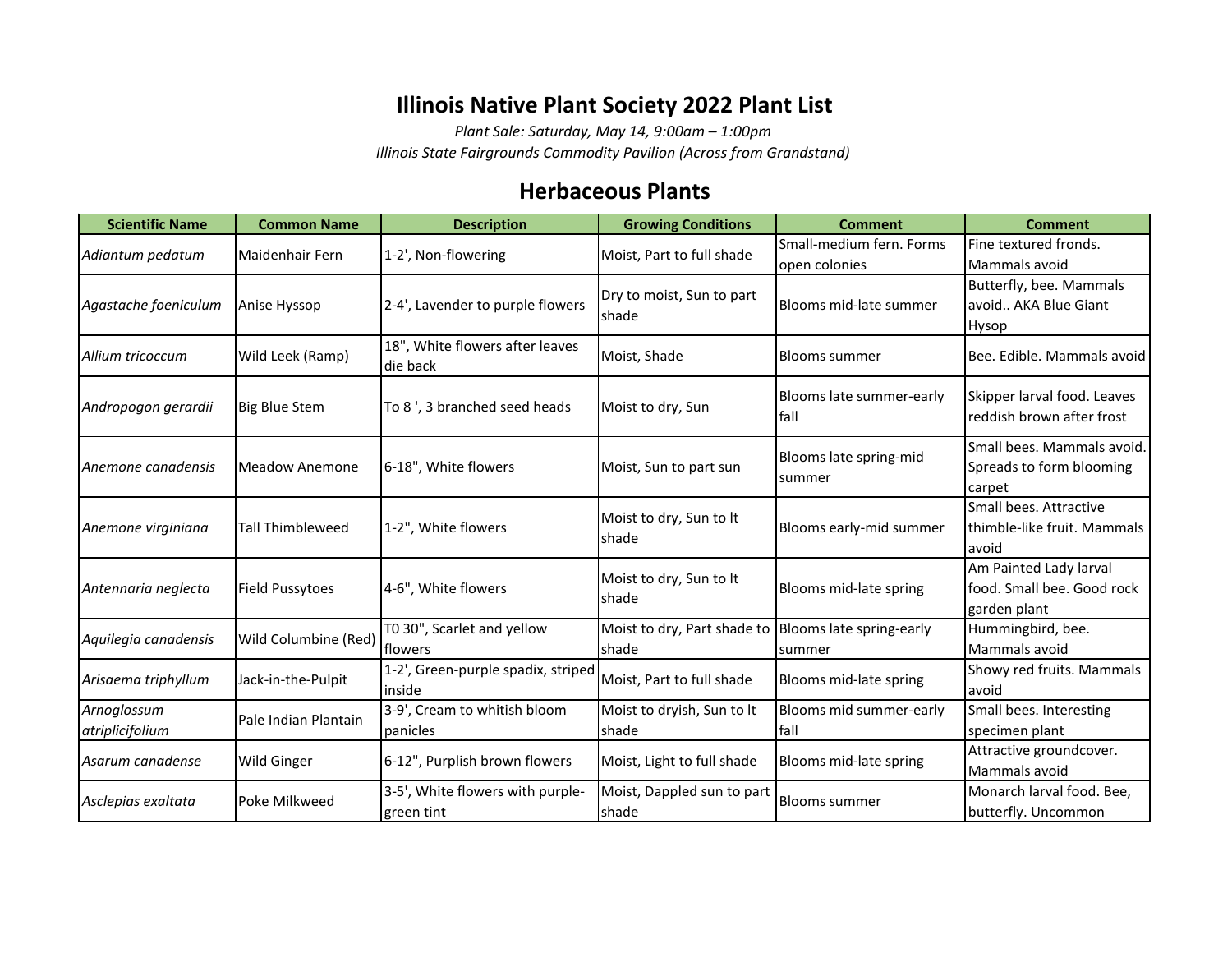| Asclepias incarnata                   | Swamp Milkweed            | 4-5', Fragrant pink flowers                        | Wet to moist, Sun                        | Blooms mid-late summer           | Monarch larval food.<br>Butterfly, hummingbird, bee                              |
|---------------------------------------|---------------------------|----------------------------------------------------|------------------------------------------|----------------------------------|----------------------------------------------------------------------------------|
| Asclepias sullivantii                 | Prairie Milkweed          | 2-5', Showy pink flowers                           | Wet to moist, Sun                        | Blooms early summer to<br>frost  | Monarch larval food.<br>Butterfly, bee. Spreads<br>slowly                        |
| Asclepias syriaca                     | Common Milkweed           | 3-5', Fragrant pink to deep pink<br>purple flowers | Moist to dry, Sun to part<br>shade       | <b>Blooms summer</b>             | <b>Preferred Monarch larval</b><br>food. Bee, butterfly.<br>Spreads              |
| Asclepias tuberosa                    | <b>Butterfly Milkweed</b> | 18-30", Showy orange flowers                       | Moist to dry, Sun                        | <b>Blooms summer</b>             | Monarch larval food.<br>Butterfly, hummingbird, bee                              |
| Baptisia alba var.<br>microphylla     | White Wild Indigo         | 3-5', Showy white pea-like<br>flowers              | Moist to dry, Sun                        | Blooms late spring-mid<br>summer | Butterfly, skipper larval<br>food. Bumblebee. Mammals<br>avoid                   |
| Baptisia australis var.<br>australis  | Blue Wild Indigo          | 3-4', Showy indigo blue flowers                    | Moist to dry, Sun to part<br>shade       | Blooms mid-late spring           | Butterfly, skipper larval<br>food. Bumblebee. Mammals<br>avoid. NE IL native     |
| Baptisia bracteata                    | Cream Wild Indigo         | 18-24", Showy cream pea-like<br>flowers            | Moist to dry, Sun                        | Blooms mid-late spring           | Butterfly, skipper larval<br>food. Bee. Mammals avoid                            |
| Baptisia tinctoria NEW                | Yellow Wild Indigo        | To 2", Yellow pea-like flowers                     | Dry to slightly moist, Sun               | Summer                           | Butterfly, skipper larval<br>food. Bee. Bushy. Mammals<br>avoid                  |
| Blephilia ciliata                     | Downy Wood Mint           | 12-24", Pale lavender flowers                      | Dry to Moist, Sun to light<br>shade      | Blooms early summer              | Bee, butterfly                                                                   |
| Blephilia hirsuta                     | Hairy Wood Mint           | 12-30", White to pale lavender<br>flowers          | Dry to Moist, Part sun to<br>light shade | <b>Blooms summer</b>             | Bee, butterfly                                                                   |
| Bouteloua curtipendula Sideoats Grama |                           | 18-30", Purplish flowers                           | Dry to moist, Sun                        | Blooms mid summer-early<br>fall  | Some skipper larval food.<br>Decorative native grass with<br>oat-shaped seeds    |
| Camassia scilloides                   | Wild Hyacinth             | 12-20", Light blue flower spikes                   | Moist to dry, Sun                        | Blooms mid-late spring           | Butterfly, bee, skipper.<br>Striking when in bloom. AKA<br><b>Atlantic Camas</b> |
| Carex bicknellii NEW                  | Prairie Oval Sedge        | 18-30", Lt green inflorescence up<br>to 2"         | Moist to dry, Sun                        | Blooms late spring               | Some gamebirds and<br>songbirds eat seed. AKA<br>Prairie Oval Sedge              |
| Carex jamesii                         | James' Sedge              | To 12", Small green inflorescence                  | Moist to dry, Part sun to<br>shade       | Blooms mid-late spring           | Butterfly, skipper larval<br>food                                                |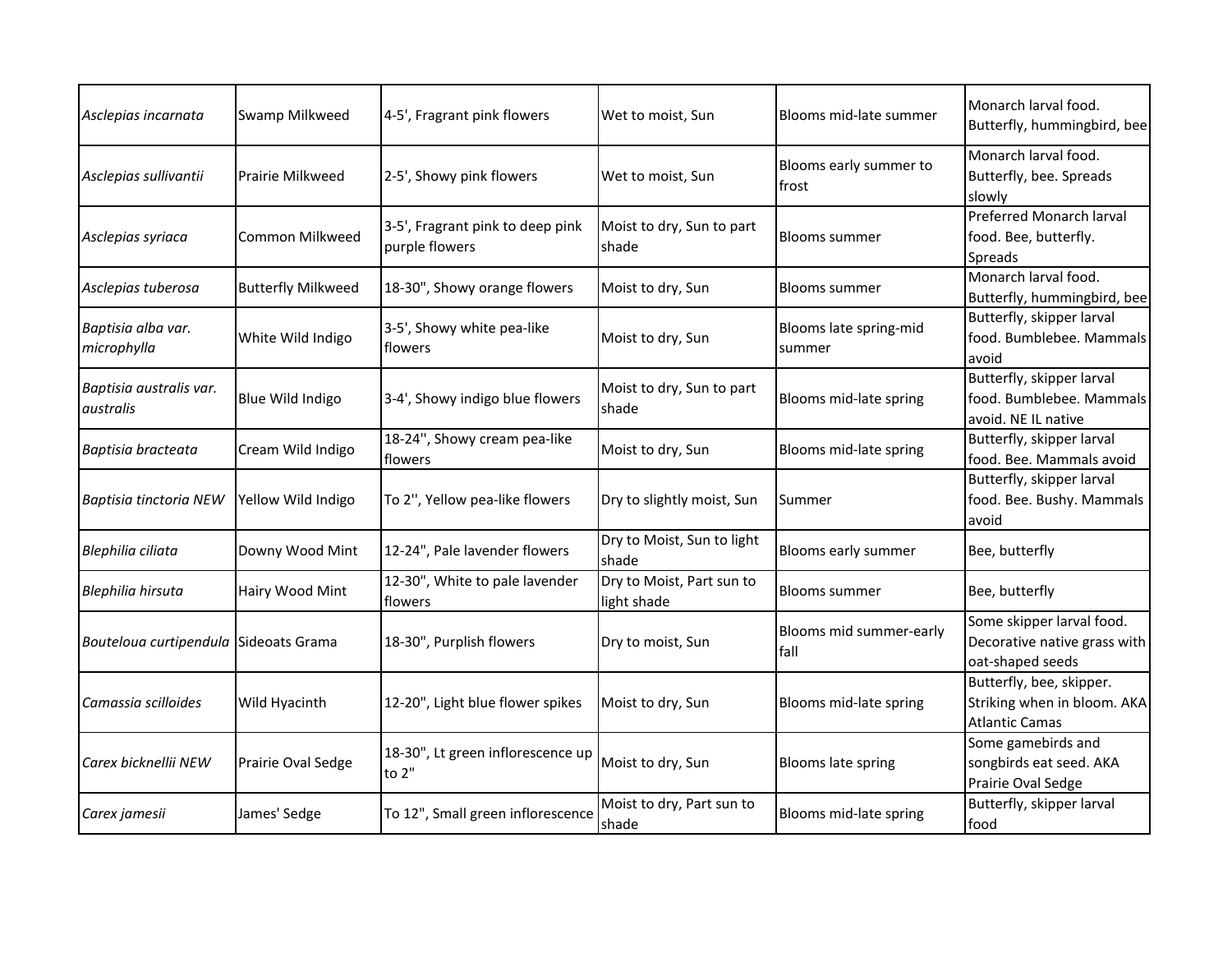| Carex muskingumensis   | Muskingum (Palm)         | 1-3', Attractive inflorescence   | Moist, Part sun to It shade | Blooms late spring-early                                       | Butterfly, skipper larval     |
|------------------------|--------------------------|----------------------------------|-----------------------------|----------------------------------------------------------------|-------------------------------|
|                        | Sedge                    |                                  |                             | summer                                                         | food. Good for landscaping    |
|                        |                          |                                  | Wet to moist, sum to part   | Blooms late spring-early                                       | Skipper larval food. Some     |
| Carex vulpinoidea NEW  | <b>Brown Fox Sedge</b>   | 18-40", Inflorescence 2-5"       | shade                       | summer                                                         | wetland birds and songbirds   |
|                        |                          |                                  |                             |                                                                | eat seed.                     |
| Ceanothus americanus   | New Jersey Tea           | 3-4 ', Dwarf Shrub, Showy white  | Moist to dry, Sun to light  | Blooms early-mid summer                                        | Spring and Summer Azure       |
|                        |                          | flowers                          | shade                       |                                                                | larval food. Bee, butterfly   |
| Ceanothus americanus   | New Jersey Tea           | 3-4 ', Dwarf Shrub, Showy white  | Moist to dry, Sun to light  | Blooms early-mid summer                                        | Spring and Summer Azure       |
|                        |                          | flowers                          | shade                       |                                                                | larval food. Bee, butterfly   |
| Chasmanthium           |                          |                                  |                             | Blooms mid summer-early                                        | Northern Pearly Eye larval    |
| latifolium             | <b>Inland Oats</b>       | 3-4', Decorative seed heads      | Moist, Sun to light shade   | fall                                                           | food. Decorative dried. AKA   |
|                        |                          |                                  |                             |                                                                | <b>Indian Woodoats</b>        |
| Conoclinium            |                          | 18-24", Showy pale purple        |                             | Blooms mid summer-early                                        | Butterfly, bee, skipper.      |
| coelestinum            | <b>Blue Mistflower</b>   | flowers                          | Moist, Sun to light shade   | fall                                                           | Mammals avoid. AKA            |
|                        |                          |                                  |                             |                                                                | Eupatorium coelestinum        |
|                        | Sand (Lanceleaf)         |                                  |                             |                                                                | Butterfly, bee, skipper.      |
| Coreopsis lanceolata   | Coreopsis                | 1-3', Yellow flowers             | Dry to moist, Sun           | <b>Blooms summer</b>                                           | Good cut flower. AKA          |
|                        |                          |                                  |                             |                                                                | Lanceleaf Tickseed            |
|                        |                          |                                  |                             |                                                                | Butterfly, bee, skipper.      |
| Coreopsis palmata      | <b>Prairie Coreopsis</b> | 12-30", Yellow flowers           | Dry to moist, Sun           | Blooms early summer                                            | Good cut flower. AKA Stiff    |
|                        |                          |                                  |                             |                                                                | Tickseed                      |
|                        |                          |                                  |                             |                                                                | Dogface Sulfur larval food.   |
| Dalea purpurea         | Purple Prairie Clover    | 1-3', Purple flowers             | Dry to moist, Sun           | Blooms early-mid summer                                        | Bee, butterfly, skipper       |
|                        |                          | 12-18", White, pink, or purple   | Moist to dry, Sun to light  |                                                                | Bee. Showy flowers            |
| Dodecatheon meadia     | <b>Shooting Star</b>     | flowers                          | shade                       | Blooms late spring                                             |                               |
| Dryopteris carthusiana |                          |                                  |                             | Medium size fern. Spreads                                      | Attractive unusual fern with  |
| <b>NEW</b>             | <b>Toothed Wood Fern</b> | 6-30"', Non-flowering            | Moist to wet, Light shade   | slowly                                                         | lacy fronds                   |
|                        | Pale Purple              |                                  |                             |                                                                | Silvery Checkerspot larval    |
| Echinacea pallida      | Coneflower               | To 3', Light pink flowers        | Moist to dry, Sun           | Blooms early-mid summer                                        | food. Butterfly, bee, skipper |
|                        | Eastern Purple           | To 4', Pink flowers              | Moist to dry, Sun to part   | Blooms mid-late summer                                         | Silvery Checkerspot larval    |
| Echinacea purpurea     | Coneflower               |                                  | sun                         |                                                                | food. Butterfly, bee, skipper |
|                        | Eastern Bottlebrush      | 3-5', Bottlebrush-shaped seed    | Dry to Moist, Sun to part   |                                                                | Northern Pearly Eye larval    |
| Elymus hystrix         | Grass                    | heads                            | shade                       | <b>Blooms summer</b>                                           | food. Showy seed heads        |
|                        |                          |                                  | Moist to dry, Sun to light  |                                                                | Butterfly, bee, skipper.      |
| Eryngium yuccifolium   | Rattlesnake Master       | 3-5', White flowers              | shade                       | Blooms mid-late summer                                         | Excellent accent plant        |
|                        |                          |                                  |                             |                                                                | Silvery Checkerspot, Pearl    |
| Eurybia macrophylla    | <b>Big-leaved Aster</b>  | 1-4', Lavender to purple flowers | shade                       | Moist to dry, Part sun to lt. Blooms late summer-early<br>fall | Crescent larval food.         |
|                        |                          |                                  |                             |                                                                | Butterfly, bee. N IL plant.   |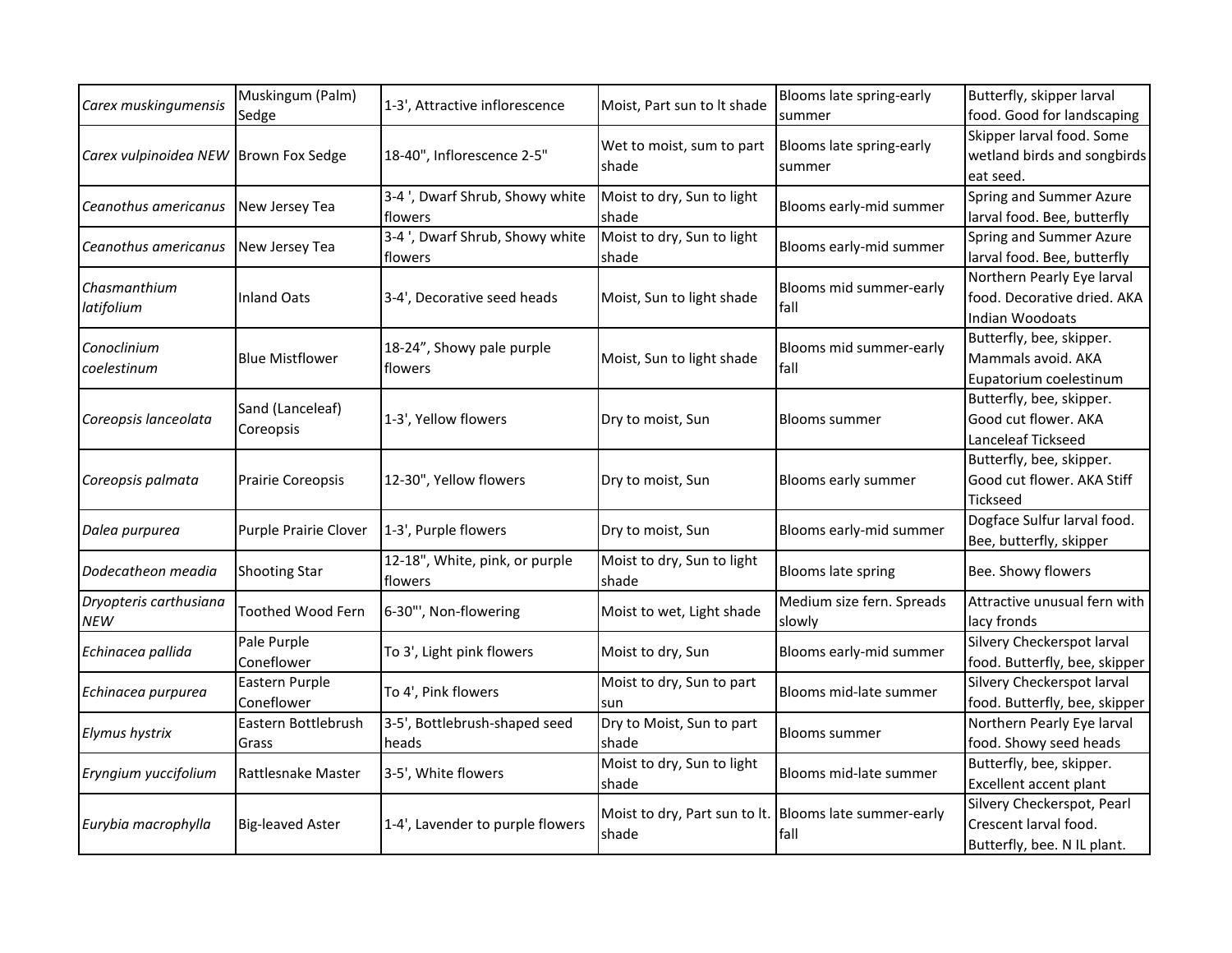| Eutrochium maculatum                | Spotted Joe Pye<br>Weed            | 2-4', Dusky rose flowers                                                           | Moist to wet, Sun to part<br>shade       | Blooms mid-late summer             | Butterfly, bee, skipper. AKA<br>Eupatorium maculatum                                |
|-------------------------------------|------------------------------------|------------------------------------------------------------------------------------|------------------------------------------|------------------------------------|-------------------------------------------------------------------------------------|
| Geranium maculatum                  | <b>Wild Geranium</b>               | To 30"', Pale purplish-pink<br>flowers                                             | Moist to dryish, Light<br>shade          | Blooms late spring-early<br>summer | Butterfly, bee, skipper. Can<br>form dense colonies.                                |
| Helenium autumnale                  | <b>Common Sneezeweed</b>           | 3-4', Abundant yellow daisy-like<br>flowers                                        | Moist, Sun                               | <b>Blooms</b> fall                 | Bee, butterfly. Mammals<br>avoid. Doesn't cause<br>sneezing                         |
| Heliopsis helianthoides             | <b>False Sunflower</b>             | 3-5', Yellow-orange rays, Brown<br>disc                                            | Dry to moist, Sun to light<br>shade      | <b>Blooms summer</b>               | Butterfly, bee, skipper.<br>Good cut flower. AKA Hairy<br>Sunflower                 |
| Hepatica nobilis var.<br>acuta      |                                    | Sharp-Lobed Hepatica 4-8", Blue, white, or rose flowers Moist, Part to light shade |                                          | Blooms early-mid spring            | Bee. AKA Hepatica acutiloba                                                         |
| Heuchera americana<br>hirsuticaulis | <b>Woodland Alumroot</b>           | 2-3', Greenish flowers                                                             | Moist to Dry, Part sun to<br>light shade | Blooms late spring-early<br>summer | Bee. Mammals avoid. Leaf<br>rosette is to 8" tall                                   |
| Heuchera richardsonii               | Prairie (Richardson's)<br>Alumroot | 2-4', Greenish flowers                                                             | Moist to Dry, Sun to light<br>shade      | Blooms early summer                | Bee. Mammals avoid. Leaf<br>rosette is to 8" tall                                   |
| Hibiscus laevis                     | Halberd-Leafed<br>Rosemallow       | 3-6', Large It pink to near white<br>flowers                                       | Wet to moist, Sun to part<br>sun         | Blooms mid summer-late<br>summer   | Gray Hairstreak, Painted<br>Lady, Checkered Skipper<br>larval food. Bumblebee, bee. |
| Hydrophyllum<br>virginianum         | Virginia Waterleaf                 | 8-24", Showy lilac to whitish<br>flowers                                           | Moist, Part sun to light<br>shade        | Blooms late spring-early<br>summer | Bee. Leafs have attractive<br>white spots. AKA Eastern<br>Waterleaf                 |
| Hypericum prolificum                | Shrubby St John's<br>Wort          | 2-4', Showy yellow flowers                                                         | Moist to dry, Sun to part<br>shade       | Blooms summer                      | Gray Hairstreak larval food.<br>Bee magnet. Naturalizes<br>easily                   |
| Iris fulva                          | Copper Iris                        | 2-3', Showy copper flowers                                                         | Wet to moist, Sun to part<br>shade       | Blooms late spring-early<br>summer | Hummingbird, bee. Rare<br>native Iris                                               |
| Iris virginica var.<br>shrevei      | Shreve's Iris                      | 3-5', Blue flowers                                                                 | Wet to moist, Sun to part<br>shade       | Blooms late spring-early<br>summer | Bee, hummingbird. Forms<br>colonies. AKA Blue Flag Iris                             |
| Juncus effusus                      | <b>Soft Rush</b>                   | 2-4', Small yellow green flowers                                                   | Wet or constantly moist,<br>Full sun     | <b>Blooms summer</b>               | Wind pollinated. MOBOT<br>plant of Merit. AKA<br>Common Rush                        |
| Koeleria macrantha                  | <b>June Grass</b>                  | 12-20", Showy dense seed heads                                                     | Moist to dry, Sun to light<br>shade      | Blooms late spring-early<br>summer | Wind pollinated. Attractive<br>specimen grass                                       |
| Krigia biflora                      | Two-Flowered<br>Cynthia            | To 2', Deep yellow composite                                                       | Moist to dry, Light shade                | Blooms late spring-mid<br>summer   | Butterfly, bee, skipper.                                                            |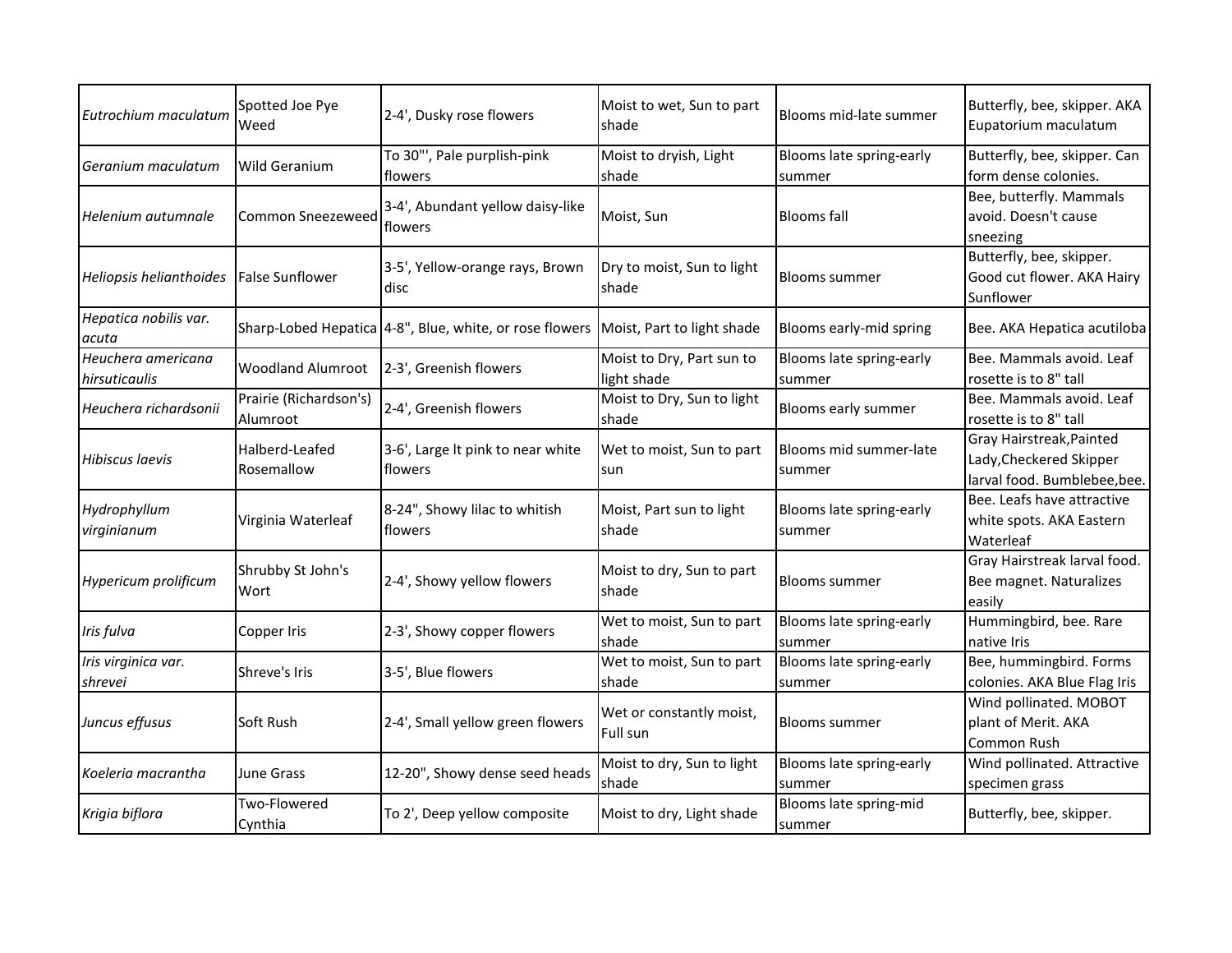| Liatris aspera                       | Rough Blazing Star                    | 2-5', Purple flower spikes               | Dry to moist, Sun to part             | Blooms late summer-early            | Butterfly, hummingbird,<br>bee, skipper. Monarch                                          |
|--------------------------------------|---------------------------------------|------------------------------------------|---------------------------------------|-------------------------------------|-------------------------------------------------------------------------------------------|
|                                      |                                       |                                          | shade                                 | fall                                | favorite                                                                                  |
| Liatris pycnostachya                 | Prairie Blazing Star                  | 3-4', Dense pink-purple flower<br>spiles | Moist, Sun to light shade             | Blooms late summer                  | Butterfly, hummingbird,<br>bee, skipper. Monarch<br>favorite                              |
| Liatris scariosa var.<br>nieuwlandii | Savanna Blazing Star                  | 3-5', Purple flower spikes               | Moist to dry, Sun to light<br>shade   | Blooms late sum-mid fall            | Butterfly, hummingbird,<br>bee, skipper. Monarch<br>favorite. AKA Liatris<br>ligulistylis |
| Liatris spicata                      | Marsh Blazing Star                    | 2-5', Dense purple flower spikes         | Moist, Sun                            | Blooms in mid-late summer.          | Butterfly, hummingbird,<br>bee, skipper. Monarch<br>favorite                              |
| Lobelia cardinalis                   | <b>Cardinal Flower</b>                | 2-4', Red flower spikes                  | Moist, Sun to light shade             | Blooms late summer-early<br>fall    | Butterfly, hummingbird.<br>Most mammals avoid                                             |
| Lobelia siphilitica                  | Great Blue Lobelia                    | 1-3', Blue flower spikes                 | Moist, Light shade to sun             | Blooms late summer-fall             | Butterfly, hummingbird,<br>bee. Most mammals avoid                                        |
| Lobelia spicata                      | Palespike Lobelia                     | 2-3', Pale blue flower spikes            | Moist to dry, Sun to light<br>shade   | Blooms mid summer                   | Butterfly, bee, skipper.<br>Most mammals avoid                                            |
| Maianthemum<br>racemosum             | False Solomon's Seal                  | 12-30", White flowers                    | Moist, Part shade                     | Blooms late spring-early<br>summer  | Bee. AKA Smilacina<br>racemosa                                                            |
| Maianthemum<br>stellatum             | <b>Starry False</b><br>Solomon's Seal | 12-18", White flowers                    | Moist, Part shade                     | Blooms late spring                  | Bee. Choice native. AKA<br>Smilacina stellata                                             |
| Matteuccia<br>struthiopteris         | Ostrich Fern                          | 3-5', Non-flowering                      | Moist to wet, Part to full<br>shade   | Large fern. Forms dense<br>colonies | Erect fronds have striking<br>appearance                                                  |
| Monarda fistulosa                    | Wild Bergamot                         | 30-48", Pinkish-lavender flowers         | Moist to dry, Sun to light<br>shade   | Blooms mid summer                   | Butterfly, hummingbird,<br>bee, skipper. Mammals<br>avoid. Will spread                    |
| Monarda punctata                     | Spotted Beebalm                       | 1-3', Cream flowers with purple<br>spots | Dry to moist, Sun                     | Blooms mid summer-early<br>fall     | Butterfly, bee. Mammals<br>avoid                                                          |
| Nothoscordum bivalve                 | Savanna Creamstars                    | 6-9", Cream yellow blooms                | Moist to dry, Part sun to It<br>shade | Blooms mid-late spring              | Native bulb. Good<br>increaser. AKA False Garlic                                          |
| Oligoneuron rigidum                  | Stiff Goldenrod                       | 2-5', Yellow flowers                     | Moist to dry, Sun                     | Blooms late summer-fall             | Butterfly bee. Monarch<br>favorite. AKA Solidago rigida                                   |
| Onoclea sensibilis                   | Sensitive Fern                        | 18-30"', Non-flowering                   | Moist, Light shade                    | Medium fern. Forms open<br>colonies | Fertile leaves dry for winter<br>interest                                                 |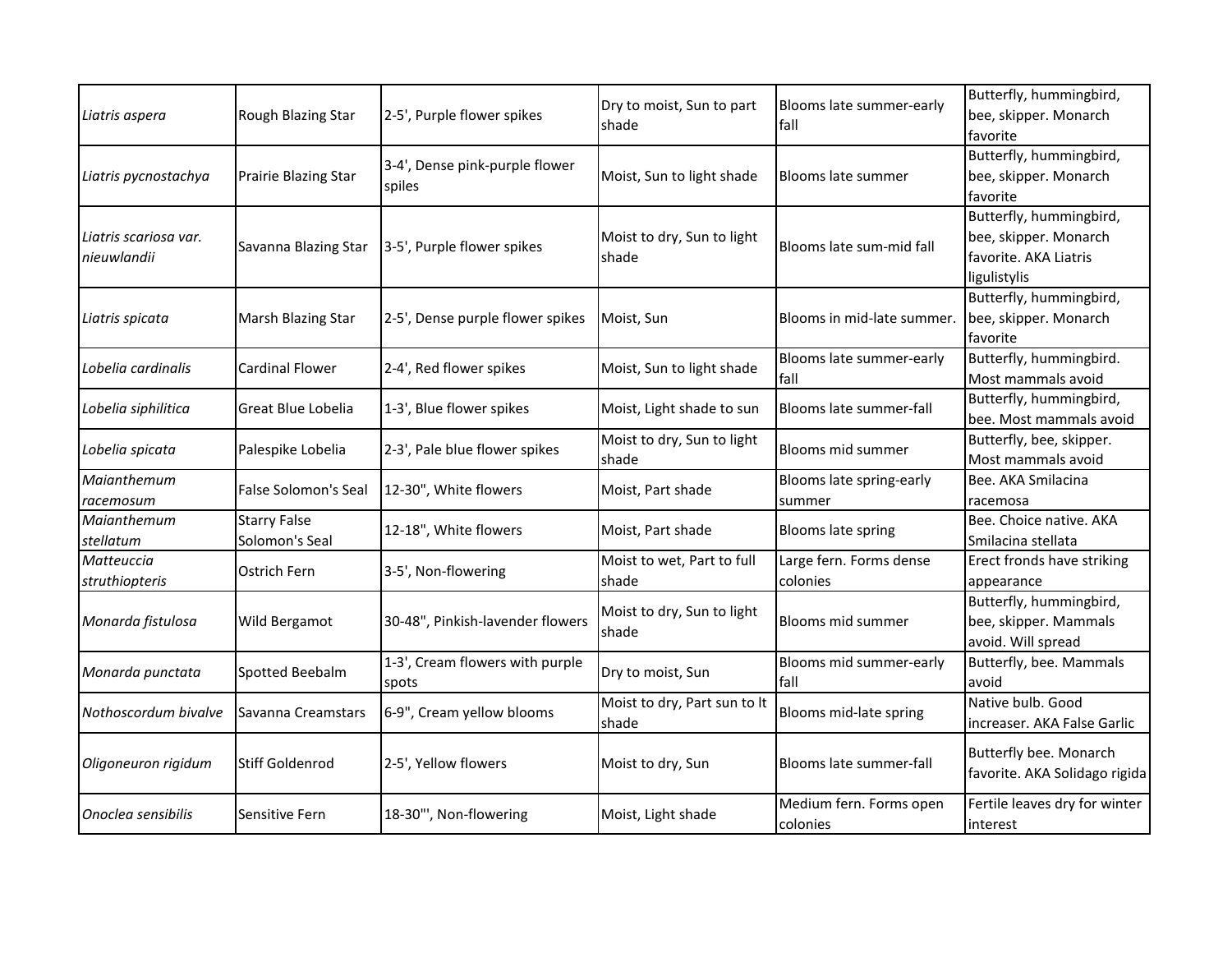| Osmunda cinnamomea          | Cinnamon Fern                             | 2-4', Non-flowering                                                                      | Wet to moist, Light shade   | Medium-large fern. Spreads       | Showy fertile fronds           |
|-----------------------------|-------------------------------------------|------------------------------------------------------------------------------------------|-----------------------------|----------------------------------|--------------------------------|
| NEW                         |                                           |                                                                                          |                             | slowly.                          | cinnamon colored               |
| Parthenium<br>integrifolium | Wild Quinine                              | To 3', White flowers                                                                     | Moist to dry, Sun           | Blooms late spring-mid<br>summer | Bee. Mammals avoid             |
|                             |                                           |                                                                                          |                             |                                  | Butterfly, hummingbird,        |
| Penstemon digitalis         | Foxglove Penstemon                        | 2-3', White foxglove-like flowers                                                        | Moist to dry, Sun to part   | Blooms late spring-early         | bee. AKA Foxglove              |
|                             |                                           |                                                                                          | shade                       | summer                           | Beardtongue                    |
|                             |                                           |                                                                                          |                             |                                  | Butterfliy, bee, skipper.      |
| Penstemon hirsutus          | Hairy Penstemon                           | 1-2', Pinkish-purple to white                                                            | Moist to dry, Sun to part   | Blooms late spring-early         | Good garden plant. AKA         |
| <b>NEW</b>                  |                                           | tubular flowers                                                                          | shade                       | summer                           | Hairy Beardtongue              |
|                             |                                           |                                                                                          |                             |                                  | Bee. Good garden plant.        |
| Penstemon pallidus          | Pale Penstemon                            | To 2', White to pale lavender                                                            | Moist to dry, Sun to part   | Blooms mid spring-early          | Most mammals avoid. AKA        |
|                             |                                           | tubular flowers                                                                          | shade                       | summer                           | Pale Beardtongue               |
| Phlox divaricata ssp.       |                                           | 10-20", Fragrant blue-violet                                                             |                             |                                  | Butterfly, bee, skipper. AKA   |
| laphamii                    | <b>Woodland Phlox</b>                     | flowers                                                                                  | Moist to dry, Shade         | Blooms spring-early summer       | Wild Blue Phlox                |
| Phlox glaberrima ssp.       |                                           | To 30", Fragrant lavender to                                                             |                             | Blooms late spring-late          | Butterfly, skipper. Attractive |
| interior                    | Smooth Phlox                              | white flowers                                                                            | Moist, Sun to light shade   | summer                           | foliage and flowers            |
|                             |                                           |                                                                                          |                             |                                  | Butterfly, bee, skipper.       |
|                             |                                           |                                                                                          | Moist to dry, Sun to light  | Blooms late spring-early         |                                |
| Phlox pilosa                | <b>Prairie Phlox</b>                      | 12-20", Fragrant lavender flowers                                                        | shade                       | summer                           | Mildew resistant. AKA          |
|                             |                                           |                                                                                          |                             |                                  | Downy Phlox                    |
|                             |                                           |                                                                                          |                             |                                  | Butterfly, hummingbird,        |
| Physostegia virginiana      | <b>Obedient Plant</b>                     | 1-4', White, lavender, or purplish Moist to dryish, Sun to part Blooms late summer-early |                             |                                  | bee. Attractive but spready    |
|                             |                                           | pink flowers                                                                             | shade                       | fall                             | rapidly in sunny moist         |
|                             |                                           |                                                                                          |                             |                                  | conditions                     |
| Podophyllum peltatum        | Mayapple                                  | 12-18", Large white flowers                                                              | Moist to dry, Part to light | Blooms mid-late spring           | Bee. Mammals avoid             |
|                             |                                           |                                                                                          | shade                       |                                  |                                |
|                             |                                           | 6-18", Showy blue to white                                                               |                             |                                  | Butterfly, bee, skipper.       |
| Polemonium reptans          | Jacob's Ladder                            | flowers                                                                                  | Moist, Light shade          | Blooms late spring               | Attractive plant especially    |
|                             |                                           |                                                                                          |                             |                                  | when in bloom                  |
| Polygonatum                 |                                           |                                                                                          |                             | Blooms late spring-earky         |                                |
| commutatum                  | Solomon's Seal                            | 2-3", White bell-shaped flowers                                                          | Moist, Light shade          | summer                           | Bee, hummingbird               |
| Polystichum                 |                                           |                                                                                          | Moist to dry, Part to full  | Medium size fern. Spreads        |                                |
| acrostichoides              | Christmas Fern                            | 1-2', Non-flowering                                                                      | shade                       | slowly                           | Stays green in winter          |
|                             |                                           |                                                                                          |                             |                                  | Butterfly, bee, skipper. AKA   |
| Pycnanthemum                | Hairy Mountain Mint   1-4', White flowers |                                                                                          | Moist to dry, Sun to part   | Blooms mid-late summer           | Pycnanthemum                   |
| pilosum                     |                                           |                                                                                          | shade                       |                                  | verticillatum var pilosum      |
|                             |                                           | To 4', Yellow petals with brown                                                          | Moist to dry, Sun to part   | Blooms early summer-early        | Silvery Checkerspot larval     |
| Ratibida pinnata            | Yellow Coneflower                         | center                                                                                   | shade                       | fall                             | food. Bee, butterfly           |
|                             |                                           |                                                                                          |                             |                                  |                                |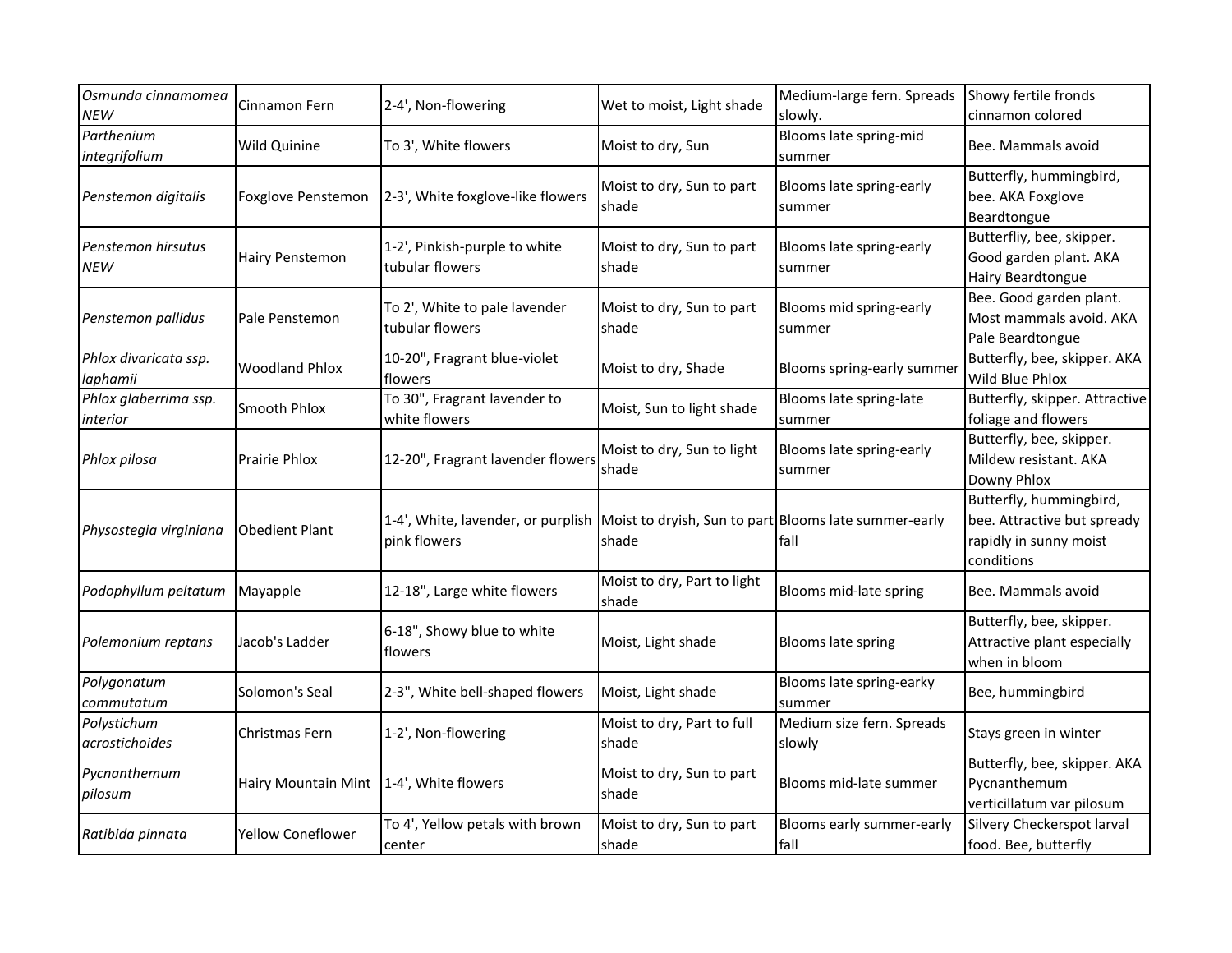| Rudbeckia fulgida             | Orange Coneflower     | To 30", Yellow petals with brown Moist to dry, Sun to part<br>center | shade                                               | Blooms mid summer-early<br>fall                  | Butterfly, bee, skipper.<br>Excellent garden and cut<br>flower                      |
|-------------------------------|-----------------------|----------------------------------------------------------------------|-----------------------------------------------------|--------------------------------------------------|-------------------------------------------------------------------------------------|
| Rudbeckia triloba             | Brown-Eyed Susan      | 4-5', Yellow flowers with brown<br>centers                           | Moist to dry, Sun to part<br>shade                  | Blooms mid-late summer                           | Silvery Checkerspot larval<br>food Bee, small-medium<br>butterfllies. Biennial      |
| Ruellia humilis               | Hairy Wild Petunia    | 12-18", Light purple flowers                                         | Moist to dry, Sun to part<br>shade                  | Blooms summer                                    | Bee. Good companion for<br>Prairie Milkweed                                         |
| Salvia azurea                 | Azure Blue Sage       | 3-5', Sky blue flowers                                               | Dry to moist, Sun                                   | Blooms late summer-mid fall Mammals avoid. Heat, | Bee, butterfly, skipper.<br>drought tolerant                                        |
| Sanguinaria<br>canadensis     | <b>Bloodroot</b>      | 6-12", Showy fragrant white<br>flowers, yellow centers               | Moist to dry, Part to full<br>shade with spring sun | Blooms early-mid spring                          | Bee. Leafs and roots toxic                                                          |
| Schizachyrium<br>scoparium    | Little Bluestem       | To 40", Feathery seed heads                                          | Dry, Sun                                            | Blooms late summer-early<br>fall                 | Several skippers larval food.<br>Small songbirds eat seed.<br>Bronze-orange in fall |
| Scutellaria incana            | <b>Hoary Skullcap</b> | 24-30", Blue or white flowers                                        | Moist to Dry, Sun to It<br>shade                    | Blooms mid summer-early<br>fall                  | Bee, Small butterfly,<br>skipper. Easily grown                                      |
| Sedum ternatum                | Wild Stonecrop        | 8", White flowers                                                    | Moist to dry, Shade                                 | Blooms mid spring-early<br>summer                | Bee. Excellent shade ground<br>cover. AKA Woodland<br>Stonecrop                     |
| Silene regia                  | Royal Catchfly        | 2-3', Red or scarlet flowers                                         | Moist to Dry, Full sun to It<br>shade               | Blooms mid-late summer                           | Hummingbird, butterfly.<br>Showy                                                    |
| Silphium integrifolium        | Rosinweed             | 3-5', Sunflower like Yellow<br>flowers                               | Moist to dry, Sun                                   | Blooms mid summer-early<br>fall                  | Bee, occasional butterfly.<br>Disease resistant plant                               |
| Silphium laciniatum           | Compass Plant         | To 10', Sunflower-like yellow<br>flowers                             | Moist to dry, Sun                                   | Blooms mid summer                                | Bee, occasional butterfly.<br>Unusual foliage orientation                           |
| Sisyrinchium<br>angustifolium |                       | Stout Blue-Eyed Grass 12-18", Violet-blue flowers                    | Dry to moist, Sun to light<br>shade                 | Blooms late spring-early<br>summer               | Bee. Best if divided every 2-<br>3 years. AKA Narrowleaf<br><b>Blue-Eyed Grass</b>  |
| Solidago flexicaulis          | Zigzag Goldenrod      | 1-3', Yellow flowers                                                 | Moist well drained, Light<br>shade                  | Blooms late summer-early<br>fall                 | Bee, butterfly. Attractive<br>woodland bloomer                                      |
| Solidago speciosa             | Showy Goldenrod       | 3-4', Bright yellow plumy flowers   Moist to dry, Sun                |                                                     | Blooms late summer-early<br>fall                 | Butterfly, bee. Super<br>bloomer with lots of nectar.                               |
| Spigelia marilandica          | <b>Indian Pink</b>    | 1-2', Two-toned red and yellow<br>flowers                            | Moist, Part to full shade                           | Blooms late spring-early<br>summer               | Hummingbird. Striking<br>flowers. AKA Woodland<br>Pinkroot                          |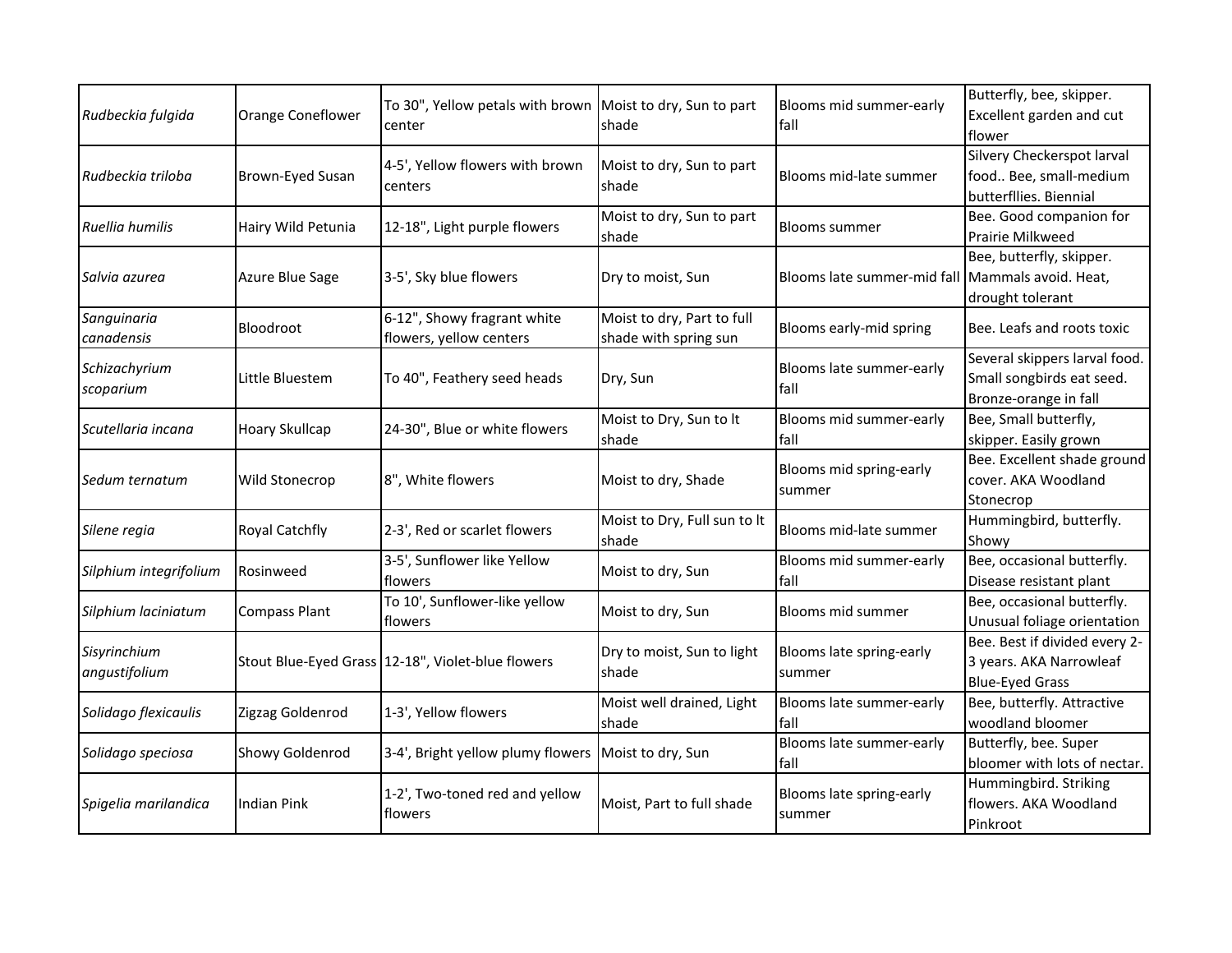| Stylophorum diphyllum Wood Poppy  |                            | 12-18", Showy yellow flowers                    | Moist, Shade                              | Blooms mid-late spring,<br>some rebloom | Pollinators TBD. Easy to<br>grow. Mammals avoid. AKA<br><b>Celandine Poppy</b>                                           |
|-----------------------------------|----------------------------|-------------------------------------------------|-------------------------------------------|-----------------------------------------|--------------------------------------------------------------------------------------------------------------------------|
| Symphyotrichum<br>ericoides       | <b>Heath Aster</b>         | 12-30"', White rays, yellow<br>centers          | Dry to Moist, Sun                         | Blooms fall to killing frost            | Silvery Checkerspot, Pearl<br>Crescent larval food.<br>Butterfly, bee. AKA Aster<br>ericoides                            |
| Symphyotrichum laeve              | <b>ISmooth Blue Aster</b>  | To 3', Light blue flowers                       | Moist to dry, Sun part sun                | Blooms late summer-early<br><b>fall</b> | Silvery Checkerspot, Pearl<br>Crescent larval food.<br>Butterfly, bee, skipper. AKA<br>Aster laevis                      |
| Symphyotrichum novae-<br>angliae  | New England Aster          | 4-5', Pink, purple, rose, or<br>magenta flowers | Moist to slightly dry, Sun<br>to part sun | Blooms late summer-fall                 | Silvery Checkerspot, Pearl<br>Crescent larval food.<br>Butterfly, bee, skipper. Clip<br>to shorten. Monarch<br>favorite. |
| Symphyotrichum<br>oblongifolium   | <b>Aromatic Aster</b>      | 1-3', Blue to purple flowers                    | Dry, Sun                                  | Blooms fall to killing frost            | Silvery Checkerspot, Pearl<br>Crescent larval food.<br>Butterfly, bee, skipper.<br>Monarch favorite                      |
| Symphyotrichum<br>oolentangiense  | Sky Blue Aster             | 18-36", Light blue flowers                      | Moist to dry, Sun to light<br>shade       | Blooms late summer-early<br>fall        | Silvery Checkerspot, Pearl<br>Crescent larval food.<br>Butterfly, bee, skipper AKA<br>Aster azureus                      |
| Thalictrum revolutum              | Waxy Meadow Rue            | 3-7', Whitish to green flowers                  | Moist to dry, Part to full<br>sun         | Blooms late spring-early<br>summer      | Bee. Attractive in bloom.<br>Dioecious                                                                                   |
| Trillium recurvatum<br>recurvatum | <b>Prairie Trillium</b>    | 6-18", Maroon flowers                           | Moist, Part to full shade                 | Blooms mid-late spring                  | Excellent when massed.<br>Spreads slowly                                                                                 |
| Uvularia grandiflora              | Large-Flowered<br>Bellwort | 18-30", Yellow flowers                          | Moist to slightly dry, Light<br>shade     | Blooms mid spring                       | Bee. Showy bell shaped<br>flowers                                                                                        |
| Valeriana pauciflora              | Largeflower Valerian       | 18-30", White to light pink<br>flowers          | Moist, Light shade                        | Blooms late spring-early<br>summer      | Uncommon blooming shade<br>groundcover. Spreads<br>slowly by runners                                                     |
| Verbena stricta                   | <b>Hoary Vervain</b>       | 24-42", Lavender flowers                        | Moist to Dry, Sun                         | Blooms mid-late summer                  | Butterfly, bee, skipper.<br>Mammals avoid. AKA Hoary<br>Verbena                                                          |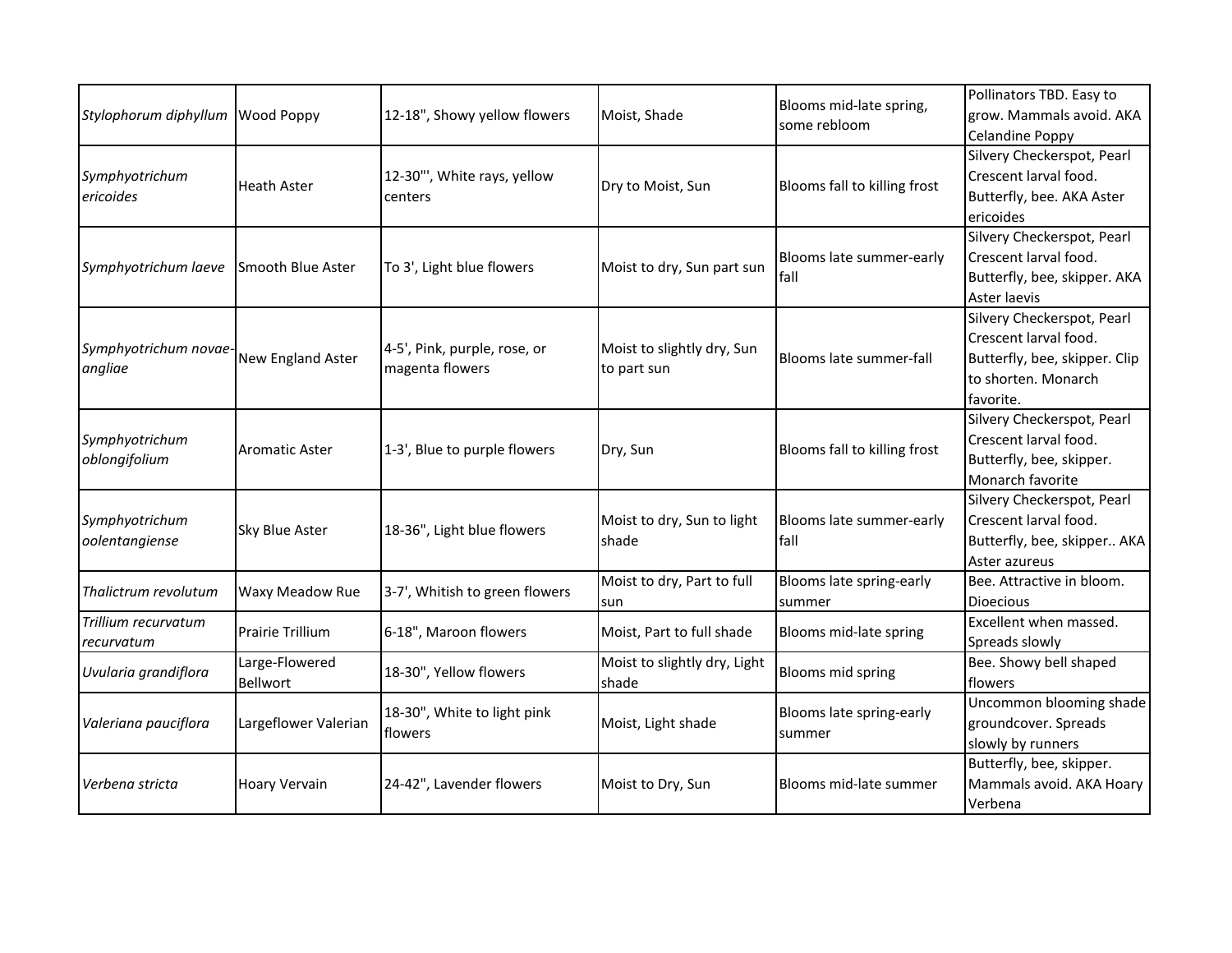| Verbesina virginica var.<br>virginica | White Crownbeard         | 3-5', White flowers             | Moist to dry, Sun to part<br>shade  | Blooms late summer-mid fall         | Silvery Checkerspot larval<br>food. Butterfly., bee.<br>Mammals avoid. Forms<br><b>Ifrostflowers</b> |
|---------------------------------------|--------------------------|---------------------------------|-------------------------------------|-------------------------------------|------------------------------------------------------------------------------------------------------|
| Vernonia fasciculata                  | <b>I</b> Smooth Ironweed | 2-5', Purple flowers            | Moist to slightly dry, Sun          | Blooms late summer-early<br>lfall   | Butterfly, beee, skipper.<br>Mammals avoid. AKA Prairie<br>Ironweed                                  |
| Veronicastrum<br>virginicum           | Culver's Root            | To 4', White candelabra flowers | Moist to day, Full to part<br>lsun. | Blooms early-mid summer             | Butterfly, Bee. Striking<br>when in bloom                                                            |
| Zizia aurea                           | <b>Golden Alexanders</b> | 30", Yellow flowers             | Moist, Sun. Shade<br>tolerated      | Blooms late spring-early<br>Isummer | Eastern Black Swallowtail<br>larval food. Bee, small<br>butterfijes. AKA Golden Zizial               |

## **Trees, Shrubs, and Vines**

| <b>Scientific Name</b> | <b>Common Name</b>       | <b>Description</b>                   | <b>Growing Conditions</b>  | <b>Comment</b>                                                |  |
|------------------------|--------------------------|--------------------------------------|----------------------------|---------------------------------------------------------------|--|
|                        |                          | 50'-75' shade tree, known for        | Sun to shade, Moist, well- | Attractive white flowers                                      |  |
| Aesculus glabra        | Ohio buckeye             | interesting fruit                    | drained soil               | loved by hummingbirds                                         |  |
| Aesculus glabra var.   | Dwarf Ohio buckeye       | A rare 6' shrubby form of Ohio       | Sun to shade, Moist, well- | Attractive white flowers                                      |  |
| nana                   |                          | buckeye                              | drained soil               | loved by hummingbirds                                         |  |
|                        | Bottlebrush Buckeye      | 6'-12' tall shrub, spreading to 12'- | Part shade, Well-drained,  | Large, white, upright flower                                  |  |
| Aesculus parviflora    |                          | 20'                                  | lmoist soil                | clusters in early summer                                      |  |
| Amelanchier arborea    |                          | 15'-25' small tree with showy,       | Sun to part shade, moist   | Birds feed on purple-black                                    |  |
|                        | Downy Serviceberry       | white flowers                        |                            | but well-drained, acidic soil fruits, good reddish fall color |  |
|                        |                          | 6-10' airy shrub with blue flower    | Sun to part shade, Well-   | Seeds readily                                                 |  |
| Amorpha fruticosa      | Indigobush               | drained site<br>spikes               |                            |                                                               |  |
| Aronia melanocarpa     | <b>Black Chokeberry</b>  | 3'-5' small, mound-shaped shrub      | Sun to part shade, Moist,  | White spring flowers, Black                                   |  |
|                        |                          |                                      | well-drained soil          | berries, Showy fall foliage                                   |  |
| Asimina triloba        | Pawpaw                   | 30' small tree or shrub bearing      | Sun to part shade, Well-   | Great for the garden or the                                   |  |
|                        |                          | unusual fruit                        | drained site               | forest understory                                             |  |
| Callicarpa americana   | American                 | 3'-6' airy shrub known for           | Sun to part shade, Moist   | Birds feed on showy fruit                                     |  |
|                        | Beautyberry              | shockingly purple fruit              | lsoil                      |                                                               |  |
| Carya illinoinensis    | Pecan                    | Up to 100' with broad, rounded       | Sun to part shade, Moist,  | Planted for shade and                                         |  |
|                        |                          | crown                                | well-drained soil          | familiar nut                                                  |  |
|                        |                          | Largest of the native hickories,     | Sun to part shade, Prefers | Narrow rounded crown,                                         |  |
| Carya laciniosa        | <b>Shellbark Hickory</b> | 100' tall, 85' spread                | moist to wet sites         | large nuts                                                    |  |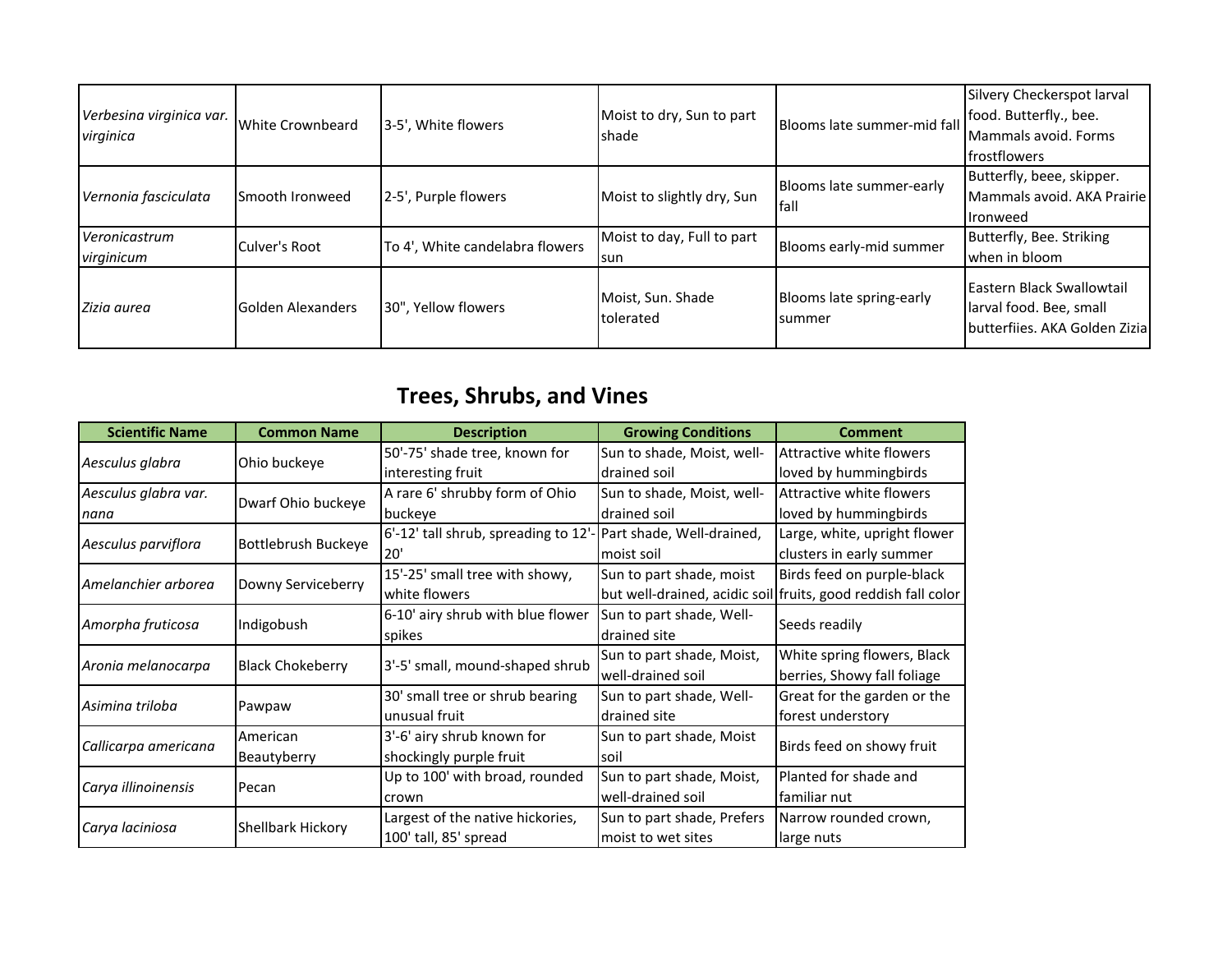| Ceanothus americanus   | New Jersey Tea           | Small mound; white flowers June-Tolerates dry infertile soil; |                             | Good in clusters in difficult  |  |
|------------------------|--------------------------|---------------------------------------------------------------|-----------------------------|--------------------------------|--|
|                        |                          | July; 3'-4' tall and wide                                     | sun                         | dry, sunny areas               |  |
| Celtis occidentalis    | Hackberry                | 60'-100' shade tree with wide                                 | Highly adaptable            | Larval host to several         |  |
|                        |                          | spreading crown                                               |                             | butterflies, fruit eaten by    |  |
| Cephalanthus           | Buttonbush               | 3'-6' shrub with white pincushion-Part shade to sun, Thrives  |                             | Great for rain gardens,        |  |
| occidentalis           |                          | like flowers                                                  | in moist soil               | <b>Attracts butterflies</b>    |  |
| Cercis canadensis      | Eastern Red Bud          | Brilliant pink spring flowers,                                | Sun to dappled shade, Well  | Great in small gardens, 20'    |  |
|                        |                          | Heart shaped leaves                                           | drained soil                |                                |  |
|                        |                          | Single-stem tree or large shrub;                              | Full sun/partial shade;     | Male plants more impressive    |  |
| Chionanthus virginicus | White Fringe Tree        | cloud-like white, fragrant                                    | average well-drained soil,  | in bloom but female bear       |  |
|                        |                          | blossoms in spring; 20'-30' tall,                             | tolerates clay soil         | date-like fruits; yellow fall  |  |
|                        |                          | 15'-35' spread                                                |                             | color                          |  |
| Cladrastis             |                          | 30-50' vase-shaped ornamental                                 | Sun to part shade, Well-    | Fragrant white, pea-like       |  |
| kentuckea/lutea        | American Yellowwood      | tree                                                          | drained soil                | flowers hang in 12" long       |  |
|                        |                          |                                                               |                             | chains                         |  |
| Cornus florida         | <b>Flowering Dogwood</b> | Distinctive white spring flower,                              | Part sun to shade, Well-    | Good wildlife food             |  |
|                        |                          | $15 - 30'$                                                    | drained soil                |                                |  |
| Corylus americana      | American Filbert         | 10'-15' thicket forming shrub                                 | Part shade to sun, Well-    | Valued for wildlife food and   |  |
|                        |                          |                                                               | drained, moist soil         | cover, fall color              |  |
|                        |                          | 2'-3' native shrub, not to be                                 |                             | Mound-shaped, exfoliating      |  |
| Diervella lonicera     | Dwarf Bush               | confused with the invasive                                    | Sun to shade, drought       | bark, small flowers, yellow to |  |
|                        | Honeysuckle              | species!                                                      | tolerant                    | red fall color                 |  |
|                        |                          |                                                               |                             |                                |  |
| Diospyros virginiana   | Persimmon                | 35'-60' slow-growing tree with                                | Full sun, Somewhat          | Sweet orange fruit is edible,  |  |
|                        |                          | interesting, coarse bark                                      | drought tolerant            | Valued by wildlife             |  |
| Forestieria acuminata  | Swamp Privet             | 25'-30' small tree, Glossy narrow                             | Part shade, Tolerates very  | Yellow flower, Unusual olive-  |  |
|                        |                          | foliage                                                       | moist soil                  | like fruit                     |  |
| Frangula caroliniana   | Carolina Coffeeberry     | 15'-20' deciduous tree, Foliage                               | Part shade, Most soil types | Attractive berries feed        |  |
|                        |                          | remains late into season                                      |                             | wildlife                       |  |
|                        |                          |                                                               | Prefers moist organic loam, |                                |  |
| Halesia carolinia      | Carolina Silverbell      | White flowers hang like bells in                              | roots in shade, leaves in   | Leaves drop early in fall; may |  |
|                        |                          | clusters; 30'-40' tall, 20'-35' wide                          | partial or full sun         | grow up to 80'                 |  |
|                        |                          |                                                               |                             |                                |  |
|                        |                          | 6'-10' multi-stemmed shrub,                                   | Part shade to sun, Well-    | Early blooming native shrub,   |  |
| Hamamelis vernalis     | Vernal Witch-hazel       | Golden fall color                                             | drained soil                | Fragrant yellow flowers        |  |
|                        |                          |                                                               |                             |                                |  |
| Hamamelis virginiana   | Common Witch-hazel       |                                                               |                             |                                |  |
|                        |                          |                                                               |                             |                                |  |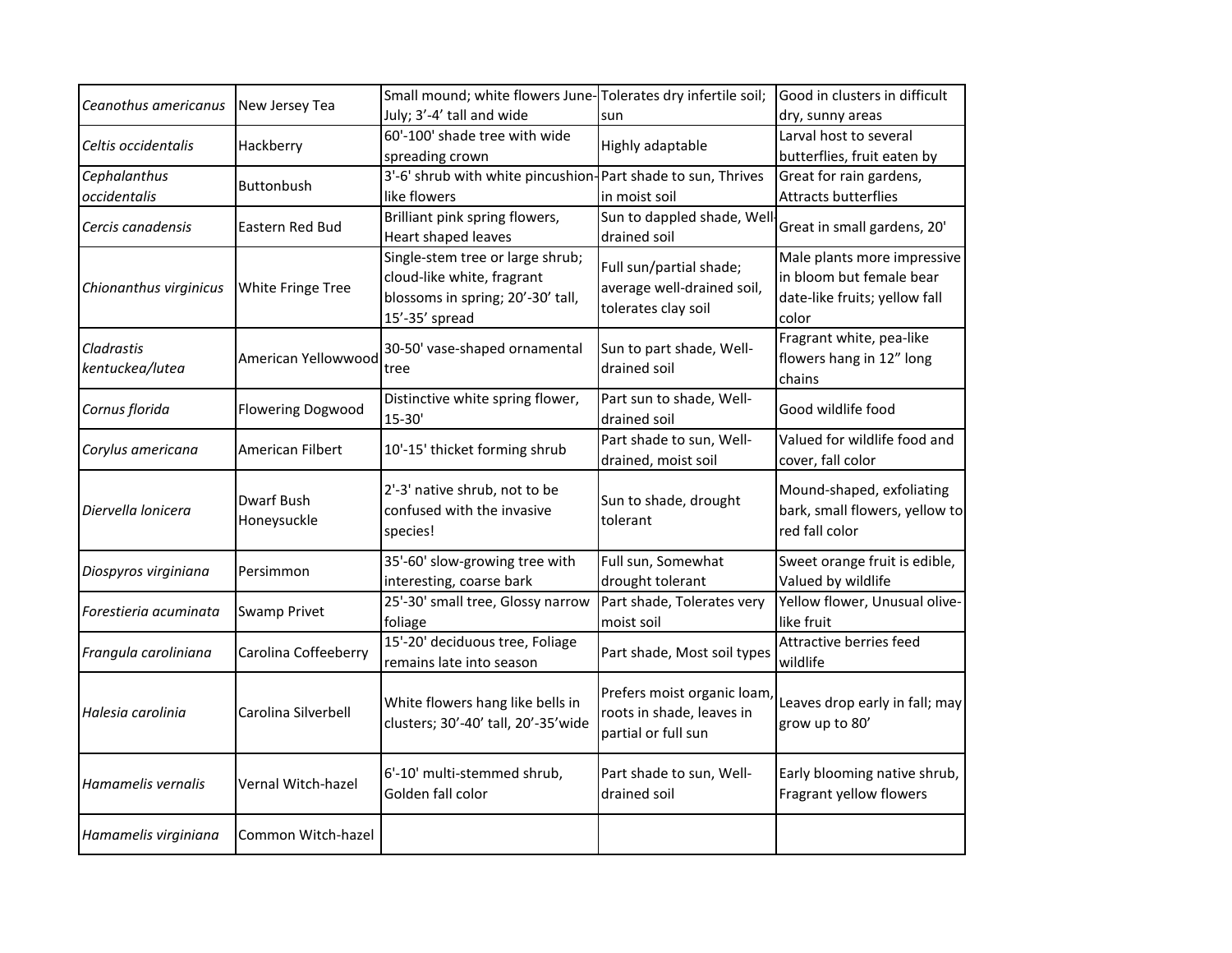| Hydrangea<br>arborescens                | Smooth Hydrangea          | 3'-5' small shrub, white, hairy<br>bloom clusters in May to July                                                             | Partial shade, tolerates<br>most soil types but<br>sensitive to drought and<br>harsh winters                                                            | Blooms on new wood so can<br>be cut to ground in late<br>winter                                                                                               |
|-----------------------------------------|---------------------------|------------------------------------------------------------------------------------------------------------------------------|---------------------------------------------------------------------------------------------------------------------------------------------------------|---------------------------------------------------------------------------------------------------------------------------------------------------------------|
| Hypericum prolificum                    | Shrubby St John's<br>Wort | 1-5', Yellow flowers, Naturalizes<br>easily                                                                                  | Moist, Sun to part shade                                                                                                                                | Showy summer blooming<br>shrub                                                                                                                                |
| Itea virginica                          | Sweetspire                | Small mound, suckering multi-<br>stemmed shrub; 3'-5' tall/wide                                                              | Tolerates heavy shade to<br>full sun; wet or dry                                                                                                        | Fragrant white flowers in<br>June, good fall color                                                                                                            |
| Leitneria floridana                     | Corkwood                  | 8'-15' rare suckering shrub,<br>Glossy foliage                                                                               | Sun to part shade,<br>Tolerates wet sites                                                                                                               | Separate male/female plants                                                                                                                                   |
| Lindera benzoin                         | Spicebush                 | 8'-10' woodland shrub, Attractive Part sun to shade, Moist<br>gold fall color                                                | soil                                                                                                                                                    | Fragrant and attractive to<br>swallowtails                                                                                                                    |
| Nyssa sylvatica                         | <b>Black Gum</b>          | Grows in perfectly horizontal<br>form; slow grower to 30'-50' tall,<br>20'-30' wide                                          | Best in moist, acidic soil;<br>tolerates wet and dry,<br>rocky uplands                                                                                  | May develop crimson red fall<br>color; female trees' fruits<br>turn blue in fall; attracts<br>honeybees                                                       |
| Physocarpus opulifolius Common Ninebark |                           | 8' to 10' tall and wide somewhat<br>coarse shrub                                                                             | Tolerant of most all<br>growing conditions, dry,<br>moist, acid or alkaline soils, October; older stems<br>shrub by cutting to ground<br>in late winter | blooms pink to white in<br>June, red fruit in September-<br>sun or partial shade; renew exfoliate in papery strips and<br>expose cinnamon-brown<br>inner bark |
| Prunus americana                        | American or Wild<br>Plum  | Single-stemmed tree or allow to<br>sucker into thickets, 15'-20' tall,<br>showy, snow white blooms in<br>spring              | Sun and good drainage,<br>follow spray regimen for<br>home fruit orchard                                                                                | Earliest native plum to<br>bloom, tangy fruits form in<br>late summer, good fall color                                                                        |
| Prunus virginiana                       |                           | Large, shade tolerant shrub 20'-<br>Common Chokecherry 30' tall, white blooms followed<br>by red fruits that ripen to purple | Sun or shade but best<br>flowering in full sun                                                                                                          | Only native cherry that<br>tolerates shade; fruits<br>favored by firds and other<br>wildlife                                                                  |
| Ptelea trifoliata                       | Hoptree / Wafer Ash       | 15'-20' understory shrub/small<br>tree                                                                                       | Shade to sun, Dry to moist<br>soil                                                                                                                      | Host plant for the giant<br>swallowtail                                                                                                                       |
| Quercus alba                            | White Oak                 | 80'+ long-lived shade tree                                                                                                   | Sun to part sun, Well-<br>drained, acidic soil                                                                                                          | Rounded lobed leaves with<br>reddish fall color                                                                                                               |
| Quercus bicolor                         | Swamp White Oak           | 50' shade tree with rounded to<br>oval form                                                                                  | Full sun, Tolerates wet<br>sites                                                                                                                        | Acorn almost entirely<br>covered by unique cap                                                                                                                |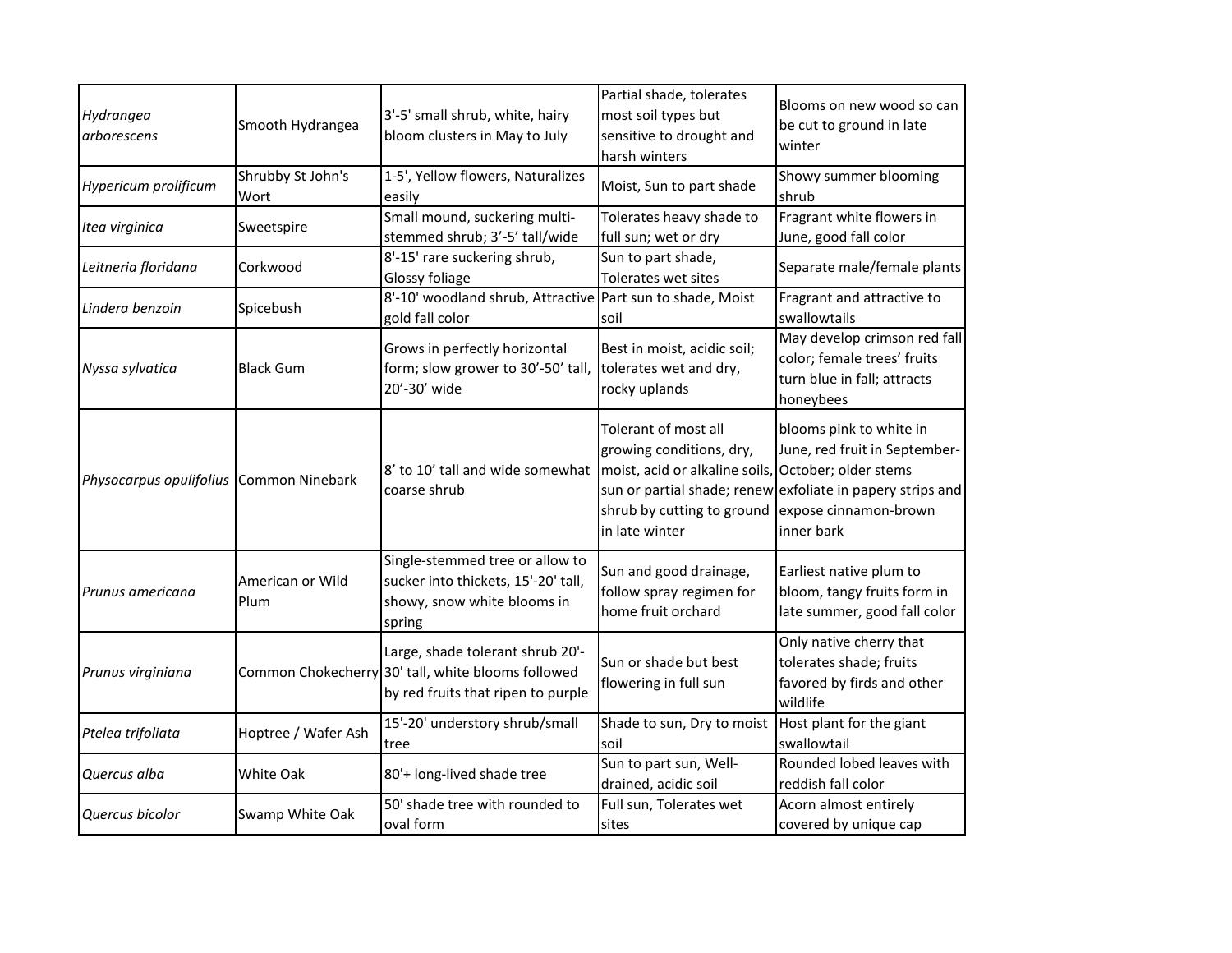| Quercus lyrata                | Overcup Oak                          | 60' shade tree, Upright oval                                                               | Full sun, Adaptable to most Acorn almost entirely                      |                                      |
|-------------------------------|--------------------------------------|--------------------------------------------------------------------------------------------|------------------------------------------------------------------------|--------------------------------------|
|                               |                                      | crown                                                                                      | sites                                                                  | covered by unique cap                |
| Quercus macrocarpa            | <b>Bur Oak</b>                       | 50'-80' shade tree, Slow-growing                                                           | Sun to part shade, Very                                                | Large leaves and acorns,             |
|                               |                                      | but majestic with age                                                                      | adaptable                                                              | Rough bark                           |
| Quercus marilandica           | Blackjack Oak                        | 20'-40' slow growing tree with<br>irregular crown                                          | Sun to part shade, Well-<br>drained soil, Heat and<br>drought tolerant | Uniquely triangular leaf,            |
|                               |                                      |                                                                                            |                                                                        | Showy fall color                     |
| Quercus michauxii             | Swamp Chestnut Oak                   | 40'-60' shade tree, adapted to<br>periodic flooding                                        | Full sun, Moist, well-<br>drained soil                                 | Brilliant red fall color,            |
|                               |                                      |                                                                                            |                                                                        | Attractive silver plate-like<br>bark |
| Quercus prinoides             | Dwarf Chinkapin Oak                  | 20' shrubby, clonal oak                                                                    | Full sun, Well-drained soil                                            |                                      |
| Quercus shumardii             | Shumard Oak                          | 40' to 60' tall, 30' to 45' wide                                                           | Sun to part shade, Very<br>adaptable                                   | Great habitat and food               |
|                               |                                      | long-lived shade tree with red                                                             |                                                                        | source for birds and small           |
|                               |                                      | early fall color                                                                           |                                                                        | mammals                              |
| Rhus aromatica                | <b>Fragrant Sumac</b>                | Small shrub 6'-10' tall and wide,                                                          | Full sun to part shade,<br>prefers acidic, well-drained<br>soil        |                                      |
|                               |                                      | blue-green hue to leaves; red,                                                             |                                                                        | Leaves and stems are                 |
|                               |                                      | hairy fruits in late summer                                                                |                                                                        | aromatic when bruised                |
| Rubus odoratus                | <b>Purple Flowering</b><br>Raspberry | 3'-6' tall, twice as wide mound-<br>shaped suckering shrub; pale<br>yellow foliage in fall | Full sun to part shade,<br>moist, well-drained soil                    | Showy purple blooms, fruit           |
|                               |                                      |                                                                                            |                                                                        | somewhat dry, brown                  |
|                               |                                      |                                                                                            |                                                                        | exfoliating bark                     |
| Sambucus canadensis           | Elderberry                           | Suckering shrub up to 12'                                                                  | Sun to part shade, Moist<br>soil                                       | Flat-topped white flower             |
|                               |                                      |                                                                                            |                                                                        | clusters, deep purple fruit          |
| Sassafras albidum             | Sassafras                            | 30'-60', Yellow spring flower                                                              | Sun to part shade, Very                                                | Unique fragrance and leaf            |
|                               |                                      | clusters, Vibrant fall color                                                               | adaptable                                                              | shape                                |
| Symphoricarpos<br>orbiculatus | Coralberry                           | 2' to 5' tall, 4' to 8' wide arching<br>shrub, green/blue-green foliage                    | Sun to part shade, average<br>well-drained soil                        | Yellow-white flowers                 |
|                               |                                      |                                                                                            |                                                                        | become persistant coral              |
|                               |                                      |                                                                                            |                                                                        | berries                              |
| Taxodium distichum            | <b>Bald Cypress</b>                  | 50'-75' deciduous conifer with                                                             | Sun to part shade, Best in<br>acidic, moist soil                       | Attractive exfoliating bark,         |
|                               |                                      | feather-like foliage                                                                       |                                                                        | with well-known "knees" in           |
|                               |                                      |                                                                                            |                                                                        | wet areas                            |
| Viburnum dentatum             | Arrowwood Viburnum                   | White spring flowers, Red fall<br>color                                                    | Sun to part shade, Moist<br>soil                                       | Winter bird food source              |
| Viburnum rufidulum            | Rusty Blackhaw                       | Up to 25' shrub or small tree,                                                             | Sun to shade, Well-                                                    | Deep red fall color,                 |
|                               |                                      | white flower slusters                                                                      | drained, moist soil                                                    | persistant fruit                     |
| Viburnum trilobum             | American Cranberry                   | 8'-12' flowering shrub, Red-                                                               | Part shade to sun, Moist,                                              | Persistant fruit are late            |
|                               | Bush                                 | purple fall foliage                                                                        | well-drained soil                                                      | season bird food                     |